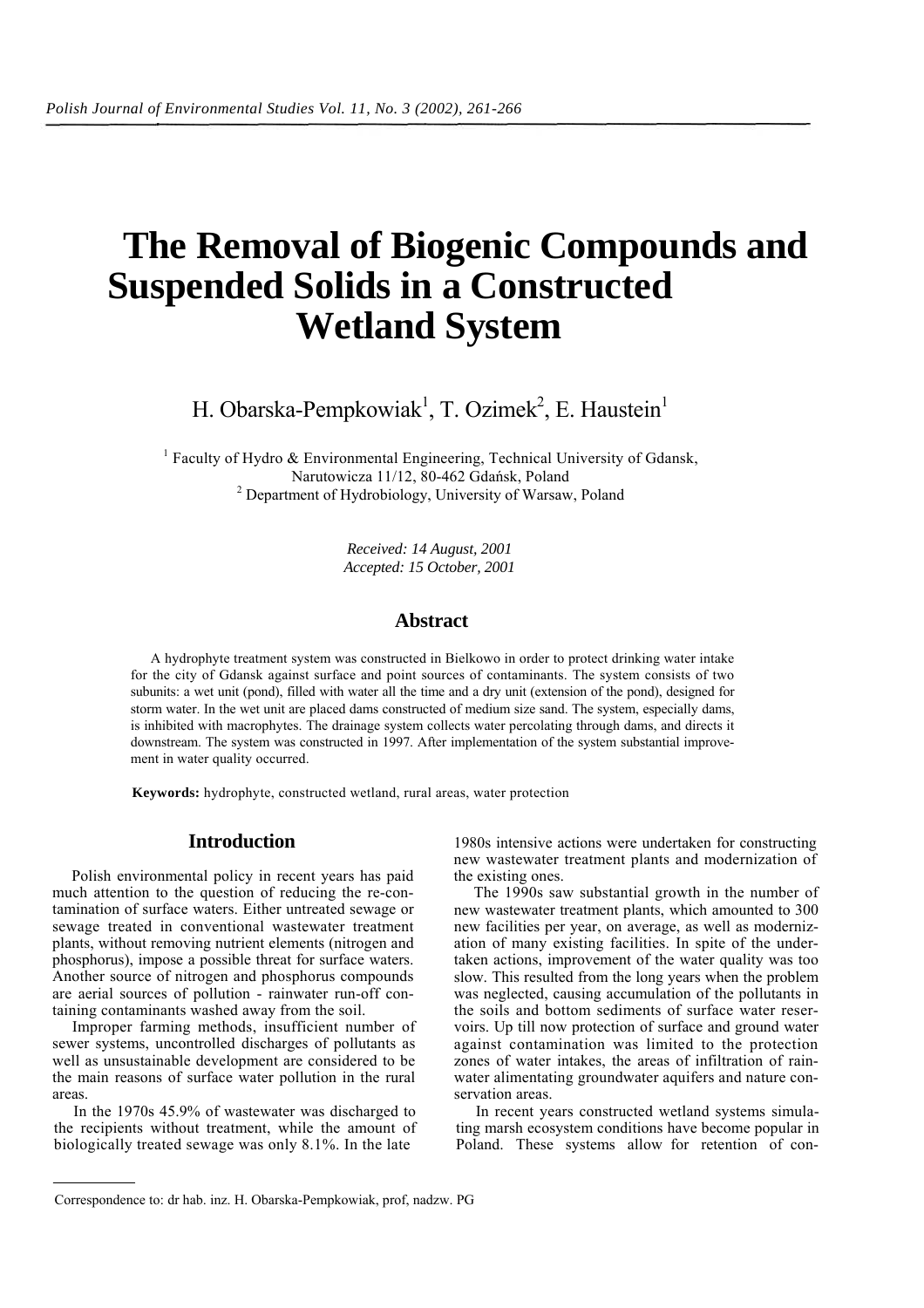

Fig. 1. The schematic of constructed wetland system in Bielkowo.

taminants in physical (sedimentation, filtration), chemical (oxidation, reduction) and biological processes (microbial transformations) taking place in the ground systems inhabited by some species of aquatic plants.

Up till now the main application of the constructed wetland systems was removal of organic substances. In western Europe (Denmark, Great Britain, Germany) they were applied as the second stage of wastewater treatment. In the USA and Scandinavian countries the constructed wetland systems were applied as level II or the III of wastewater treatment, that is after mechanical or mechanical and biological treatment, in order to improve elimination of nutrients [1].

A new application of constructed wetlands is employing them to remove pollutants from small streams, often carrying high loadings of pollutants discharged by dispersed inflows. For removal of nutrients and suspended solids from surface waters contaminated by surface run-off from the rural areas, constructed wetlands with surface flow of water, inhabited with emerged aquatic plants are considered to be suitable. Such systems are capable of retaining contaminated waters during freshets. The biomass of hydrophytes is considered to play a crucial role in accumulation of nitrogen and phosphorus [5]. The current work presents the analysis of the impact of the water reservoir inhabited with hydrophytes on the improvement of quality of a stream flowing in the rural area. An evaluation of removal efficiency of selected contaminants was also performed.

#### **Site Description**

A constructed wetland system was designed in order to improve quality of a stream originating near the village Bielkowo and inflowing to the Straszyn water reservoir, where the water intake for the city of Gdansk is located. The constructed wetland system was situated in a valley, behind the buildings of a former state farm property, close to the place where the regulated river channel turns into an open river bed. The system was built as a retention reservoir and consists of two subunits:

- the "wet" unit consists of dams with internal drain age. The unit is filled with water all the time. It is design ed for retention time 24 h and water flow  $Q = 32 \text{ 1 s}^{-1}$ ;

- the "dry" unit (extention of the pond) is filled with water periodically and designed for storm water reten tion:  $\overline{Q}$  as 640 1 s<sup>-1</sup> and retention time of 0.5 h.

The dams in the wet unit are constructed of medium size sand (hydraulic conductivity  $k = 40.0 - 86.4$  m d<sup>-1</sup>). The volume of the dams is  $V_F = 1200$  m<sup>3</sup>. The dams are inhabited with reed. The drainage system collects water percolating through dams and directs it downstream.

In periods of dry weather the level of water in the pond decreases. The dry section emerges and becomes a meadow on such occasions. During freshets the water level increases until the water overflows the dams and is directed to the stream underneath. This allows for retaining the first and probably most contaminated wave/portion of storm water in the system for approximately 30 minutes.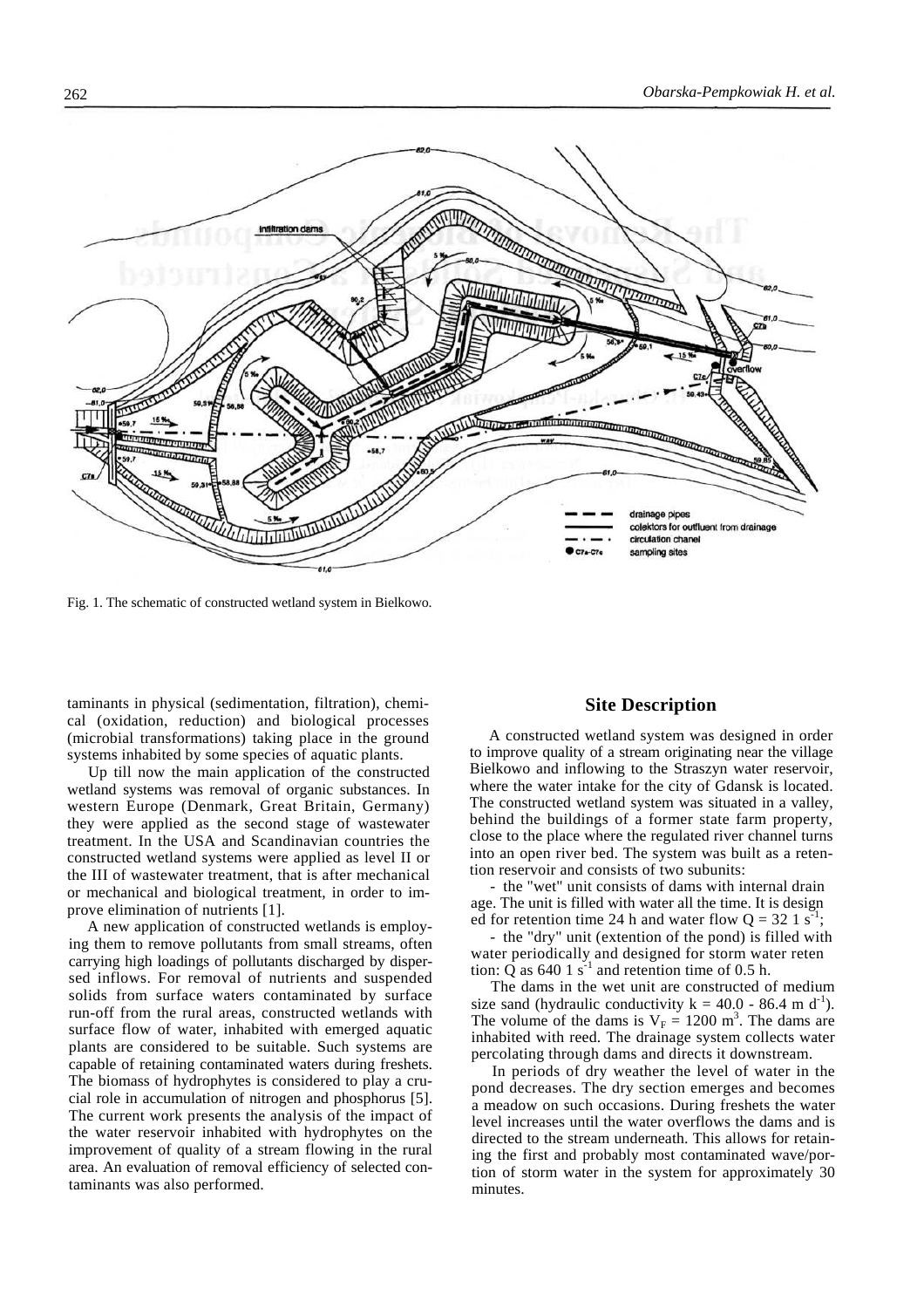In the design project of the system, it was assumed that during 8-9 months each year the whole flow of the stream (average flow  $Q = 32 \text{ } 1 \text{ s}^{-1}$ ) will run through the "wet" part of the pond, with the retention time equal to 24 h (Fig. 1). During visits to the facility and collecting samples of water in the years 1998-2000, it was found out that the system is all the time working with the water dammed up above overflow crest. This means that the "dry" part was covered with water all the time and there were no periods when the "dry" part of the pond emerged. In such a situation there is no retention volume for storm water run-off in the system.

In the years 1997-98, due to weather conditions, the aquatic plants (mostly common reed) were not able to take their roots on the dykes. Therefore, the facility worked rather as a system of ground filters than a constructed wetland. The facility was inhabited with reed sweet-grass, broad-leaved cattails and common reed in spring 1999. During the first two years of operation, due to mass algae blooming and lack of roots cultivating the ground, the surface of the dams was covered with a thick mat of organisms. This was the reason for changing the conductivity of the dams and flooding the "dry" part with water.

#### **Methods**

In the period 1998-2000 investigations of the quality of water inflowing to and outflowing from the pond in Bielkowo were conducted. The measurement results from the 2000 were complemented with the results obtained from the Institute of Marine and Tropical Medicine in Gdynia. The following sampling points were selected: D - inflow to the pond, P - overflow, I - outflow of the drainage pipe collecting water percolating through the dams.

The averaged samples were collected twice a month. The following determinations were performed: BOD5, COD, suspended solids,  $N_{\text{tot}}$ , N-NH<sub>4</sub><sup>+</sup>, N-NO<sub>2</sub><sup>-</sup>, N-NO<sub>3</sub> and  $P_{tot}$ . The determinations were carried out according to Polish Standards [9] and to the guidelines given by Hermanowicz et al. [3]. The suspended solids were determined by the weight method with application of membrane filters. The concentration of organic substances given as BOD5 was determined respirometrically by an OxiTop apparatus produced by WTW, Germany. The concentration of organic substances given as COD was determined colorimetrically in the presence of potassium permanganate. The Kjeldahl nitrogen (the sum of organic and ammonia nitrogen) was determined after wet digestion with concentrated sulphuric acid catalysed with  $CuSO<sub>4</sub> + K<sub>2</sub>SO<sub>4</sub>$ . The digested samples were distilled after adding concentrated NaOH. Wet digestion was carried out in a Digestion System 1006 produced by Tecator, while distillation was performed in the Kjeltec System 1026, also produced by Tecator, Sweden. Nitrite nitrogen was measured colorimetrically using a-naphthylamine. Nitrate nitrogen was determined colorimetrically using sodium salicylate. Total phosphorus was determined after wet digestion of samples with a mixture of  $H_2SO_4$ and  $HNO<sub>3</sub>$ , due to the guidelines given by Hermanowicz et al. [3]. Then phosphorus was determined colorimetrically using ammonium molibdate in the presence of glycene and SnCl2. Mineralization of samples was carried out in the Digestion Systems 6 1006 apparatus and colorimetric analyses were performed in the Aquatec 5400-Analyzer, both produced by Tecator. Average water outflow from the drainage pipeline was 9.6  $\text{dm}^3 \text{ s}^{-1}$ . The pollutant removal efficiencies were calculated after evaluation of the load discharged by the overflowing water  $(L_P)$  and the infiltrating water  $(L_I)$ , using the following formulas:

 $\eta_p = \frac{L_p - L_p}{L_p}$  and  $\eta_l = \frac{L_p - L_l}{L_p}$ 

where  $r|_P$  and r|i are the pollutant removal efficiencies for water flowing through the pond and infiltrating through the dams, respectively. The inflowing load was calculated as a product of multiplication of the concentration of pollutant in the inflowing water and average flow  $(32 \text{ dm}^3)$  $\sin^{-1}$ ). In 2000 the crop of biomass and concentrations of nitrogen and phosphorus in the above ground parts of plants were also measured. These measurements were performed three times: at the beginning (May), in the middle (July) and at the end (October) of the vegetation season. The plant material was collected using a frame (dimensions 25 cm x 25 cm) from the five sampling points at the inflow to and the outflow from the facility. Mineralization of plant material was performed in the following way: 5 g of powdered material was put into the Kjeldahl flask, then  $55 \text{ cm}^3$  of a mixture of acids  $HNO_3$ ,  $HC1O<sub>2</sub>$  and  $H<sub>2</sub>SO<sub>4</sub>$  (the volumetric proportion of mixture was 7: 2: 1) was added. The samples were heated until red-brownish smoke, indicating nitrogen oxide appeared. Incineration was seized for a few minutes and then continued until white vapor of sulphuric acid appeared. After another 5-minute break the samples were combusted until the white smoke of sulphur oxides was obtained. The samples were heated for the next 10 minutes at a low temperature, then the temperature was increased and the samples were heated until they became colour-free. The combusted material was moved to a  $250 \text{ cm}^3$  measuring flask. Distilled water was poured into the flask to reach the volume of  $250 \text{ cm}^3$ . The nitrogen and phosphorus concentrations were then determined as described above in the case of water samples.

#### **Results and Discussion**

The average concentrations and the ranges of analyzed pollutants in the waters inflowing to and outflowing from the hydrophyte pond in Bielkowo are presented in Table 1. In Table 2 the average concentrations of total nitrogen and total phosphorus in the vegetative and nonvegetative seasons are given. Analysis of results indicates that the concentrations of pollutants in water decreased after flowing through the hydrophyte pond, although not enough to cause improvement in water quality class. Substantial decrease of the concentrations of suspended solids, total nitrogen and total phosphorus was recorded, while the decrease of  $BOD<sub>5</sub>$  and  $COD$  concentrations was smaller (the concentrations of  $BOD<sub>5</sub>$  and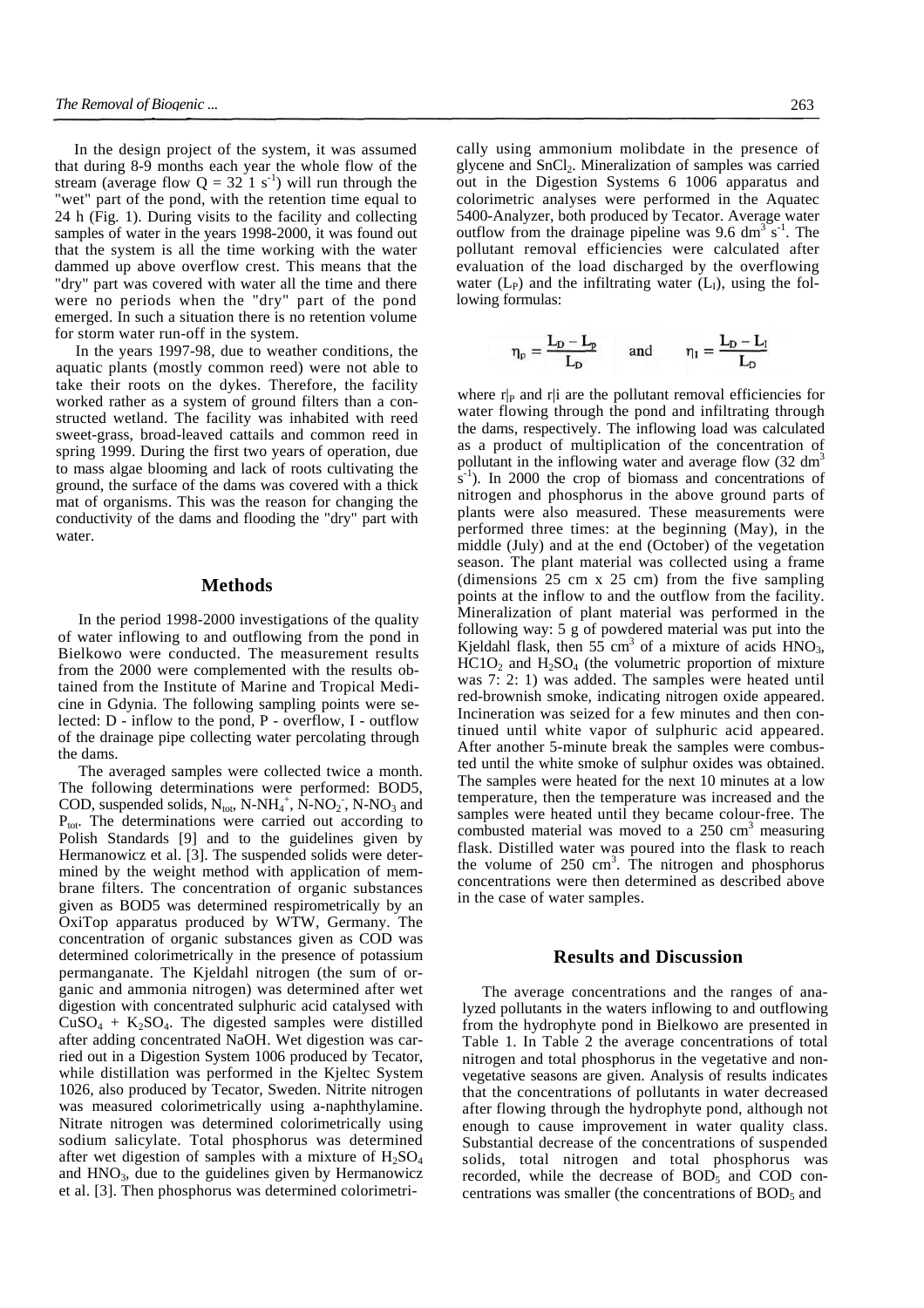|                          | 1998<br>ama b |               |               | 1999          |               |               | 2000          |               |               |
|--------------------------|---------------|---------------|---------------|---------------|---------------|---------------|---------------|---------------|---------------|
| Pollutant                | D             | P             |               | D             | P             |               | D             | P             |               |
| Suspended solids         | $17.0 - 29.0$ | $12.0 - 28.0$ | $7.0 - 22.0$  | $10.0 - 26.0$ | $9.0 - 16.0$  | $6.0 - 11.0$  | $6.6 - 20.0$  | $4.8 - 14.0$  | $3.0 - 10.0$  |
|                          | 23.1          | 18.2          | 12.7          | 17.3          | 12.4          | 9.1           | 11.3          | 9.8           | 7.0           |
| $\text{COD}_{\text{Mn}}$ | $7.8 - 14.4$  | $9.8 - 14.1$  | $7.4 - 11.8$  | $7.9 - 12.3$  | $7.2 - 13.3$  | $4.8 - 13.0$  | $7.1 - 12.3$  | $4.8 - 11.6$  | $4.2 - 9.9$   |
|                          | 11.4          | 11.3          | 9.9           | 10.4          | 9.2           | 9.1           | 9.5           | 9.1           | 7.6           |
| BOD <sub>5</sub>         | $3.6 - 11.1$  | $4.8 - 7.6$   | $3.4 - 6.8$   | $4.2 - 6.7$   | $3.9 - 6.3$   | $2.6 - 5.9$   | $2.2 - 5.8$   | $2.3 - 5.4$   | $1.7 - 4.9$   |
|                          | 6.4           | 5.9           | 5.1           | 5.6           | 4.9           | 4.3           | 4.0           | 3.7           | 3.3           |
| $N_{\text{tot.}}$        | $1.9 - 3.3$   | $1.9 - 3.0$   | $1.4 - 2.1$   | $1.3 - 2.6$   | $1.0 - 2.6$   | $1.2 - 2.2$   | $0.4 - 2.2$   | $0.7 - 2.0$   | $0.5 - 1.8$   |
|                          | 2.5           | 2.1           | 2.2           | 1.9           | 1.7           | 1.6           | 1.6           | 1.5           | 1.3           |
| $P_{\text{tot.}}$        | $0.10 - 0.20$ | $0.07 - 0.16$ | $0.07 - 0.15$ | $0.01 - 0.19$ | $0.02 - 0.16$ | $0.01 - 0.14$ | $0.04 - 0.15$ | $0.03 - 0.11$ | $0.04 - 0.10$ |
|                          | 0.17          | 0.12          | 0.10          | 0.11          | 0.08          | 0.07          | 0.08          | 0.07          | 0.06          |
| Water quality            | П             | п             | п             | П             | п             | П             |               |               |               |

min. – max. Table 1. Concentrations (mg dm<sup>-3</sup>) of pollutants in water  $\left(\frac{1}{2}\right)$ \* of the hydrophyte system in Bielkowo in the period 1998-2000 average

minimum – maximum (min. – max.)

COD satisfied the demands for the I or the II water quality class.

The results indicate that mineralization of organic substance of antropogenic origin occurred before the stream entered the pond. Lower concentration of pollutants in overflowing and infiltrating water during the vegetation season confirms effective contribution of plants in the treatment process.

In Table 3 average pollutant removal efficiencies for overflowing and infiltrating water in 1998-2000 and total removal efficiency are presented. The results confirm the crucial role of infiltrating dams in removal of contaminants. The average removal efficiency of suspended solids,  $N_{\text{tot}}$  and  $P_{\text{tot}}$  for infiltrating waters was 83.0%, 74.6% and 80.2%, respectively. The average removal efficiency for overflowing waters was lower - 44.6%, 37.7% and 46.2%, respectively.

The improvement of pollutant removal efficiency in 1999 resulted from good establishment of emergent macrophytes in sediments and their more intensive growth and development in comparison to 1998.

The average concentration of dry matter content in hydrophytes collected from a unit area of  $1 \text{ m}^2$  at the inflow to and the outflow from the facility is presented in Table 4. In cases of broad-leaved cattails and reed sweet-grass biomass of plants was higher at the outflow. The highest biomass of these two species (broad-leaved cattails and reed sweet-grass) was recorded in the middle of the vegetation season (in July), while in the case of common reed the highest biomass was observed at the end of the season (in October).

Table 5 presents seasonal changes of average concentrations of total nitrogen and total phosphorus in aboveground parts of three analysed species of macrophytes. The highest concentration of nitrogen was recorded in reed sweet-grass (21.7 mg  $g^{-1}$  d.m.) in October and the lowest  $(12.4 \text{ mg g}^{-1} \text{ d.m.})$  also in reed sweet-grass. The highest concentration of phosphorus (2.5 mg  $g^{-1}$  d.m.) occurred in broad-leaved cattails in May, and the lowest one  $(0.5 \text{ mg g}^{-1}_{d.m.})$  in July.

The contents of nitrogen and phosphorus in macrophytes depends on a number of abiotic factors, but mostly on concentrations of these elements in interstitial water of sediments, on temperature, pH and proportion of C: N: P, as well as on physiological condition of the plants. The concentration of N and P for the same species from various habitats can be significantly different [2]. The habitats situated at the same water reservoir may have different fertility. The content of nitrogen in the tissues of reed sweet-grass was lower at the inflow than at the outflow during the entire vegetation season, while such a phenomenon was not recorded in the case of phosphorus. The content of nitrogen was stable during the season, while the content of phosphorus was three times lower in summer and autumn than in spring (Table 5).

Reed sweet-grass in Bielkowo contained three times less nitrogen in comparison with the highest concentrations reported by Ozimek [7] or Ozimek and Klekot [6] for this species grown in the pond to which the treated sewage from a conventional wastewater treatment plant was discharged.

Also, the dry matter per 1  $m<sup>2</sup>$  (Table 4) was lower than in the cases of reed sweet-grass from fertile habitats [7]. Due to low biomass production and low content of nitrogen and phosphorus,  $1 \text{ m}^2$  of hydrophyte pond at the inflow accumulated 9 g of nitrogen in spring and 16 g in winter. Accumulation was higher at the outflow because the plant biomass per unit area as well as the content of nitrogen in the plant tissues was greater (Tables 4 and 5).

The highest content of nitrogen and phosphorus in broad-leaved cattails was recorded in summer, both at the inflow and at the outflow. Dry matter content per 1 m<sup>2</sup> in spring and summer was higher at the outflow than at the inflow, while in autumn both values were similar (Table 5).

The higher biomass and content of nitrogen in the plants indicates that at the outflow the sediments are more fertile productive in comparison to the inflow. This could result from sedimentation and accumulation of organic matter near the outflow from the pond.

average average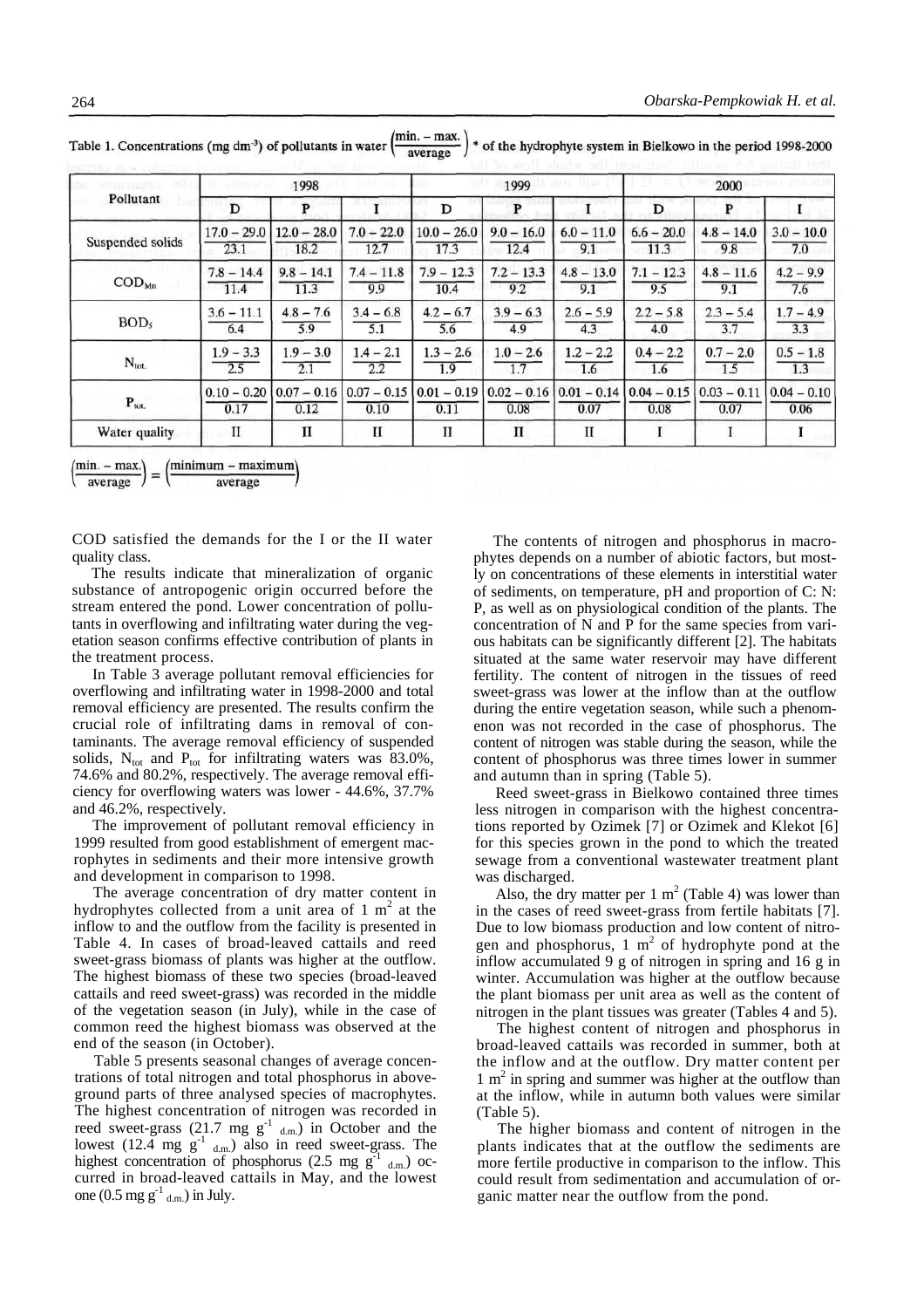|                   | 1998 |      |      | 1999 |      |      | 2000 |      |      |
|-------------------|------|------|------|------|------|------|------|------|------|
| Pollutant         | D    |      |      | ມ    |      |      |      |      |      |
| $N_{\text{tot.}}$ | 2.6  | 2.1  | 1.9  | 1.9  | 2.0  | 1.7  | 1.1  | 1.1  | 0.9  |
|                   | 2.3  | 1.8  | 1.8  | 2.0  | 1.7  | 1.6  | 1.8  | 1.1  | 1.2  |
| $P_{\text{tot.}}$ | 0.20 | 0.11 | 0.07 | 0.10 | 0.05 | 0.06 | 0.06 | 0.05 | 0.05 |
|                   | 0.14 | 0.13 | 0.13 | 0.10 | 0.07 | 0.09 | 0.13 | 0.10 | 0.07 |

Table 2. Contents (%) of nutritional elements in growing/non growing seasons in the period 1998-2000.

Table 3. Pollutant removal efficiencies in the years 1998-2000, *[%].*

|                   | $\eta_{\rm P}$ |      |      | $\eta_I$ |       |      | $\eta_{\text{tot.}}$ |      |       |
|-------------------|----------------|------|------|----------|-------|------|----------------------|------|-------|
| Pollutant         | 1998           | 1999 | 2000 | 1998     | 1999P | 2000 | 1998                 | 1999 | 20001 |
| Suspended solids  | 44.8           | 49.8 | 39.3 | 83.5     | 84.2  | 81.4 | 28.4                 | 34.0 | 20.7  |
| $N_{\text{tot.}}$ | 41.2           | 37.4 | 34.4 | 73.6     | 74.7  | 75.6 | 14.8                 | 12.1 | 10.0  |
| $P_{\text{tot.}}$ | 50.6           | 49.1 | 38.8 | 82.3     | 80.9  | 77.4 | 32.9                 | 30.0 | 16.2  |

Table 4. Seasonal changes of dry matter content in vegetative aboveground parts of three species of macrophytes in constructed wetland in Bielkowo in 2000,  $\left[\text{g m}^2\right]$ .

|                              |               | Month  |        |         |  |  |
|------------------------------|---------------|--------|--------|---------|--|--|
| Plant                        | Sampling site | May    | July   | October |  |  |
| <b>Broad-leaved cattails</b> | inflow        | 732.0  | 2111.2 | 539.4   |  |  |
|                              | outflow       | 1427.8 | 2856.6 | 508.4   |  |  |
| Reed sweet-grass             | inflow        | 688.8  | 1204.6 | 970.0   |  |  |
|                              | outflow       | 804.6  | 2963.1 | 1211.8  |  |  |
| Cammon reed                  | inflow        | 792    | 1490.4 | 2322    |  |  |

Table 5. Seasonal changes of total nitrogen and total phosphorus concentrations in vegetative aboveground parts of three species of macrophytes in constructed wetland in Bielkowo in 2000.

|                       |                                 |                | mg g $^{-1}$ <sub>d.m.</sub> |      |         | $g \, \text{m}^{-2}$                             |      |         |
|-----------------------|---------------------------------|----------------|------------------------------|------|---------|--------------------------------------------------|------|---------|
| Plant                 |                                 | Pollutant-site | May                          | July | October | May<br>9.0<br>15.5<br>1.4<br>1.7<br>14.4<br>30.7 | July | October |
|                       | N                               | inflow         | 13.1                         | 13.3 | 12.4    |                                                  | 16.0 | 12.0    |
| Red sweet-grass       | 19.3<br>19.0<br>outflow<br>21.7 |                | 56.3                         | 26.3 |         |                                                  |      |         |
|                       | P                               | inflow         | 2.1                          | 0.8  | 0.7     |                                                  | 1.0  | 0.7     |
|                       | 0.7<br>2.1<br>outflow           |                | 0.8                          |      | 2.4     | 1.0                                              |      |         |
|                       | N                               | inflow         | 19.7                         | 15.5 | 15.6    |                                                  | 32.7 | 8.4     |
| Broad-leaved cattails |                                 | outflow        | 21.5                         | 10.0 | 12.5    |                                                  | 28.6 | 6.3     |
|                       | P                               | inflow         | 1.8                          | 0.5  | 0.6     | 1.3                                              | 1.1  | 0.3     |
|                       |                                 | outflow        | 2.5                          | 1.1  | 1.1     | 3.6                                              | 3.1  | 0.6     |
| Common reed           | N                               | inflow         | 15.7                         | 19.9 | 12.5    | 12.4                                             | 29.6 | 29.0    |
|                       | P                               | outflow        | 1.1                          | 1.3  | 0.4     | 0.9                                              | 1.9  | 0.9     |